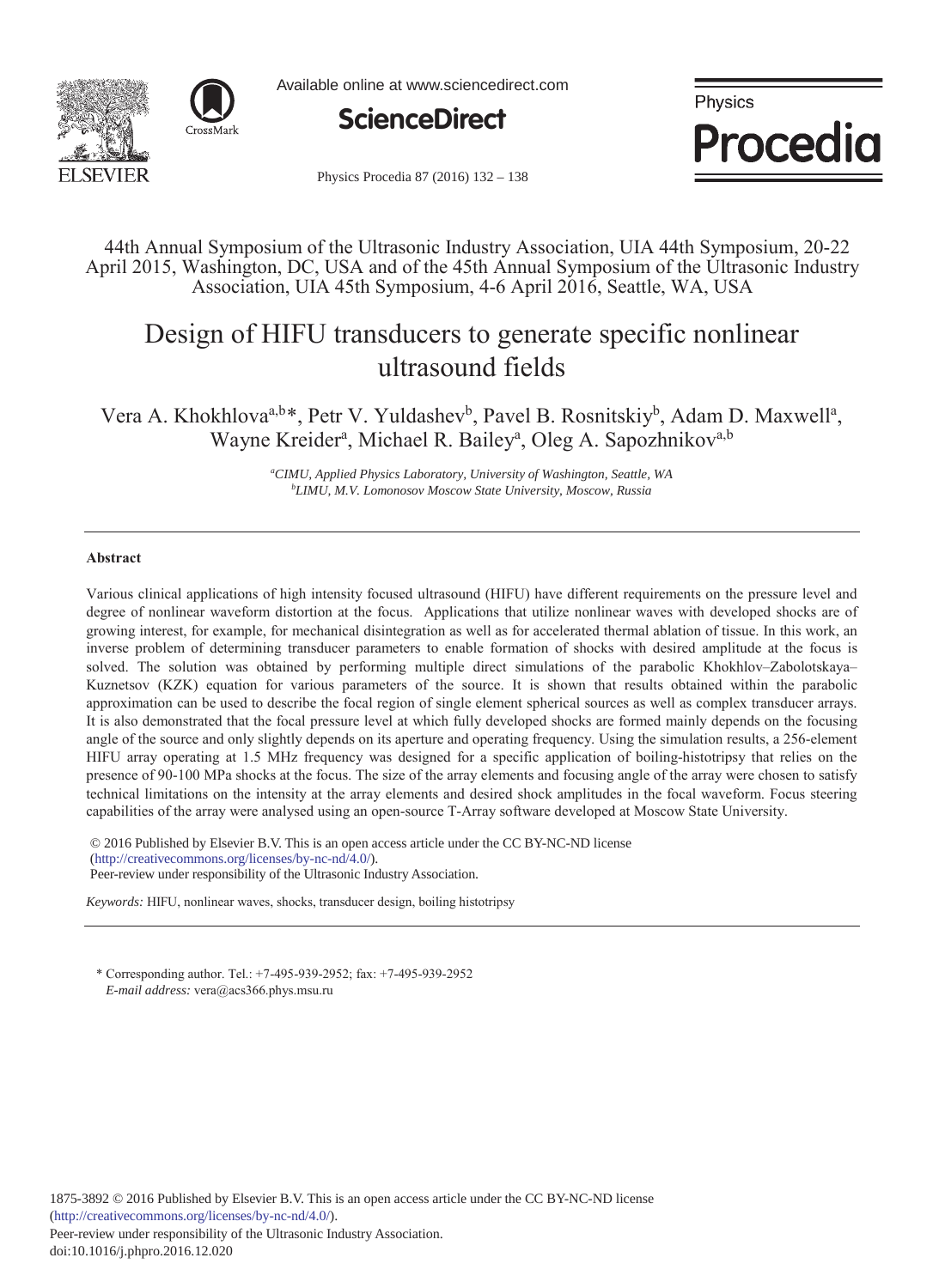#### **1. Introduction**

High Intensity Focused Ultrasound (HIFU) is an emerging medical technology developed for noninvasive surgery applications. The method utilizes focused ultrasound waves that propagate from the external transducer through the skin to the targeted location to either thermally or mechanically ablate an unwanted tissue within the patient body. In conventional HIFU treatments that operate at moderate *in situ* intensity levels of about several hundred W/cm<sup>2</sup>, ultrasound waves of nearly harmonic shape (Fig. 1(a)) generate purely thermal lesions at the focus (Fig. 1(c)). Higher intensities, up to several kW/cm<sup>2</sup>, can be used to accelerate treatments. At increased intensities, nonlinear propagation effects accumulate on the way from the transducer leading to formation of high-amplitude shocks in the ultrasound waveform at the focus (Fig  $1(b)$ ). When shocks are present, tissue heating is significantly stronger than heating by harmonic waves of the same pressure magnitude; boiling temperatures can be reached at the focus in milliseconds (Canney *et al.*, *2008)*. Thermal lesions with a vaporized core can be rapidly generated when shockinduced boiling occurs (Fig. 1(d)). Short ultrasound pulses with shocks can be also used to generate purely mechanical liquefaction of tissue (histotripsy) (Fig 1(e)) (Hoogenboom *et al.*, 2015, Khokhlova V. *et al.*, 2015). Recently, two histotripsy methods have been developed. Both methods use a pulse-periodic irradiation protocol with a low duty factor of <1% to avoid accumulation of heating in tissue. Cavitation cloud histotripsy uses microsecond long pulses that generate a cavitation cloud in the focal region (Parsons *et al.*, 2006), and boiling histotripsy (BH) uses millisecond-long pulses that induce localized boiling of tissue within each pulse (Khokhlova T. *et al.,* 2011). Different methods of histotripsy require specific pressure levels and shock amplitudes at the focus. In general, higher peak pressures and therefore shock amplitudes are required for the cavitation cloud histotripsy method as compared to boiling histotripsy (Maxwell *et al.*, *2012*). To evaluate nonlinear ultrasound fields of existing transducers or to develop transducers optimized for specific shock-based applications, an inverse problem to determine transducer parameters capable of generating a desired shock amplitude or peak pressures at the focus should be solved.

In this work, multi-parametric calculations based on the KZK equation are performed to solve this problem for the case of a single-element spherically-shaped source. The modelling results were applied for designing a multielement phased array for boiling histotripsy applications. Geometric parameters of the array that provide developed shock fronts of 90-100 MPa amplitude at the focus were determined. Focus steering capabilities of the array were analysed using an open-source T-Array software developed at Moscow State University.



Fig. 1. One cycle of a typical linear waveform (a), and nonlinearly distorted waveform with a shock (b) at the focus used in HIFU to generate a (c) purely thermal lesion, (d) thermal lesion with boiling, and (e) mechanical lesion in tissue.

#### **2. Method**

The hypothesis of the study was the fact that pressure levels in the focal waveform at which shocks are developed are mainly determined by the transducer focusing angle characterized by its  $F_{number} = F / 2a_0$ , where  $F -$  is the focal length of the source and  $a_0$  – is its radius. For transducers of different aperture but same  $F_{number}$ , the shape and the length of the main focal lobe on the beam axis in case of linear focusing are very close to each other (Fig. 2(a)). For transducers with different *Fnumber*, i.e. different focusing angles, the length of their focal lobes are significantly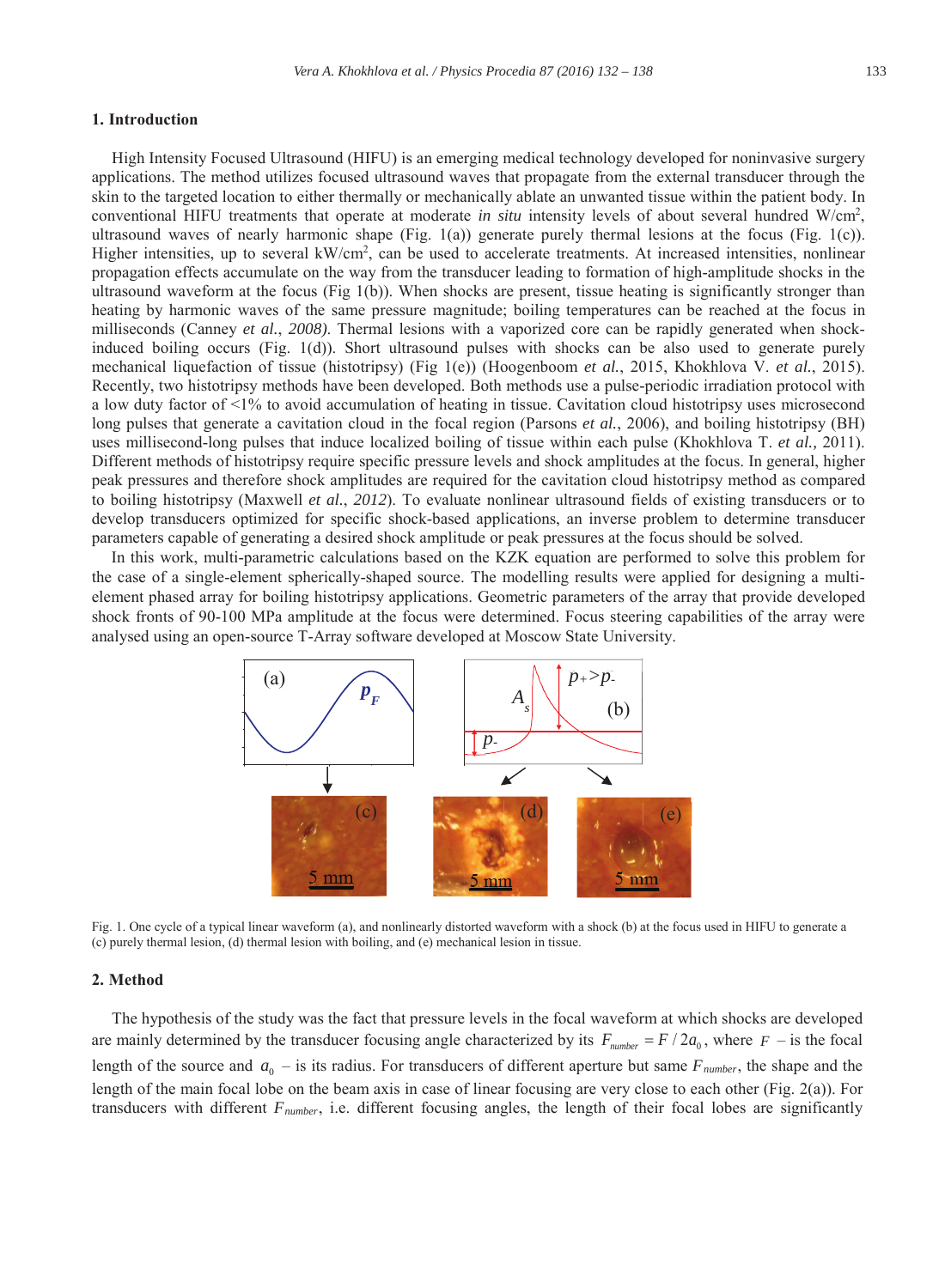different (Fig. 2(b)). Nonlinear effects accumulate with propagation distance; this accumulation is the strongest over the propagation across the main focal lobe of the beam because there the pressure amplitude is highest and thus most of the nonlinear effects occur. Hence, for beams with the same focusing angle (same *Fnumber*), i.e. the same length of the main focal lobe (Fig. 2(a)), shocks should be formed at the focus at the same pressure level. On the contrary, for sources with higher focusing angle (lower *Fnumber*) that have shorter length of the focal lobe, higher pressures will be needed to develop shocks and vice versa for less focused sources (higher *Fnumber*) (Fig. 2(b)).

To confirm this hypothesis and to obtain a relation between pressure levels of the shocked focal waveform and the *Fnumber* of the source, simulations were performed using the parabolic Khokhlov–Zabolotskaya–Kuznetsov (KZK) equation with weak viscosity (Zabolotskaya *et al.*, 1969; Rosnitskiy *et al.*, 2015). The boundary condition to the KZK equation was set as a flat circular source with a uniform pressure amplitude distribution. Focusing was accomplished by changing the phase along the source surface according to the parabolic law as a function of the radial coordinate. In the earlier study (Rosnitskiy *et al.*, 2016) an analytical relationship was shown between the solutions of the parabolic model for a flat disc and the solution of the full diffraction model for a spherical bowl in the focal region of the beam. Given that a single-element source in the shape of a spherical segment is more applicable for practical applications, the results of this study are represented in terms of the parameters of such a spherical source with a uniform distribution of vibrational velocity over its surface.



Fig. 2. Linear axial pressure amplitude distributions  $p / p_{max}$  normalized to their maximum values generated by spherically shaped focused transducers (a) with the same or (b) different values of their  $F_{\text{number}} = F/2a_0$ . Here,  $a_0$  is the transducer radius,  $F$  is its focal distance, and *z* is the coordinate along the transducer axis. Examples are given for transducers with 1.5 MHz frequency and (a)  $F = 8$ , 12, 16 cm;  $F_{\text{unrel}} = 1.5$ ; and (b)  $F = 8$ , 12, 16 cm;  $F_{number} = 1$ , 1.5, 2.

The KZK equation and the boundary condition were written in dimensionless form (Bessonova *et al*., 2008):

$$
\frac{\partial}{\partial \theta} \left( \frac{\partial P}{\partial \sigma} - NP \frac{\partial P}{\partial \theta} - A \frac{\partial^2 P}{\partial \theta^2} \right) = \frac{1}{4G} \Delta_{\perp} P,
$$
\n
$$
P(\sigma = 0, R, \theta) = \begin{cases} \sin(\theta + GR^2), & R \le 1 \\ 0, & R > 1. \end{cases}
$$
\n(1)

Here  $P = p / p_0$  is the acoustic pressure normalized to the pressure amplitude at the transducer  $p_0$ ,  $\theta = \omega_0(t - z/c_0)$  is the dimensionless retarded time,  $\sigma = z/F$  is dimensionless axial coordinate normalized to focal length of the equivalent source  $F$ ,  $R = r/a$  is the radial coordinate normalized to the equivalent source radius  $a_0$ ,  $N = 2\pi F f_0 \beta p_0 / c_0 \beta_0$  is the dimensionless nonlinear parameter,  $G = \pi f_0 a_0^2 / c_0 F$  is the diffraction parameter (the linear coefficient of pressure amplification with respect to the pressure amplitude on the surface of the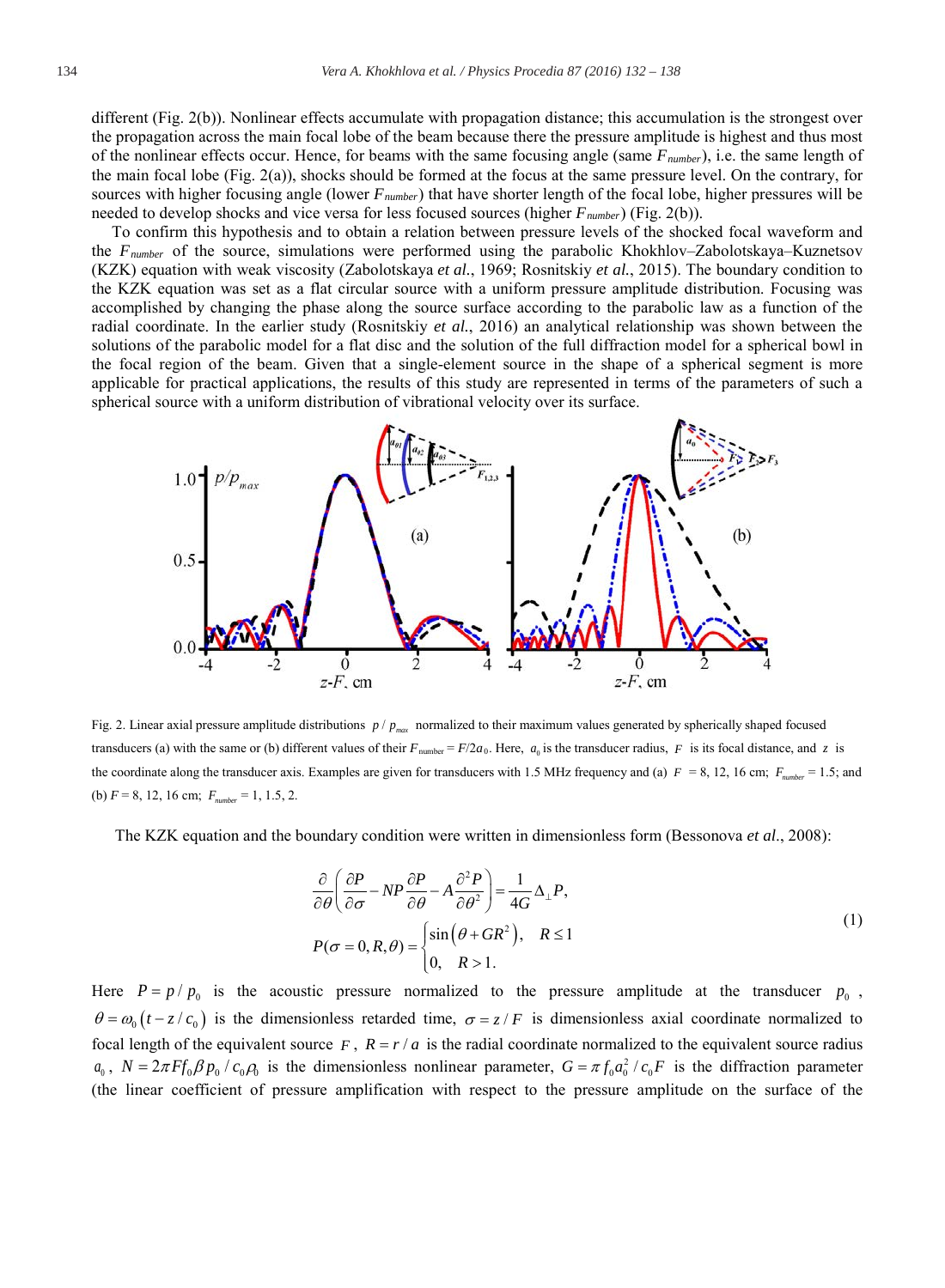transducer),  $A = F \delta \omega_0^2 / 2c_0^3$  is the absorption parameter, and  $c_0$ ,  $\beta$ ,  $\rho_0$  and  $\delta$  are the ambient sound speed, nonlinearity coefficient, density, and diffusivity of sound of the medium, respectively.

The value of the absorption coefficient is very small when focusing in water is considered, *A* << 1, thus the KZK equation solution depends only on two dimensionless parameters: linear focusing gain *G* and nonlinear parameter *N* . To solve the inverse problem of determining the transducer parameters that provide certain nonlinear fields at the focus, a multi-parametric solution of the KZK equation was obtained for a wide range of the values of *G* and *N* . Simulations were performed for the parameter *G* ranging from 10 to 100 with the step of 5, and for the parameter *N* ranging from 0 to 1.5 (75 points). Using the results of such multiple simulations, the relationship between the parameters of nonlinear field at the focus and the source was established.

## **3. Results**

As noted earlier, histotripsy applications require irradiation regimes with high-amplitude shocks at the focus. The regime of focusing at which fully developed shock forms in a focal waveform has been introduced recently (Rosnitskiy *et al.*, 2015). In this regime, the ratio of the shock amplitude in the focal waveform to the source pressure is the maximum that corresponds to the maximum focusing gain  $(A_s / p_0)$  = max for the amplitude of the shock relative to the initial pressure amplitude. Characteristic pressure focal waveforms  $p_F(\theta)$  with a fully developed shock for strongly and weakly focused sources are illustrated in Fig. 3(a). Fig. 3(b) shows the dependence of the focal waveform parameters (shock amplitude  $A<sub>s</sub>$  and the peak pressures  $p<sub>u</sub>$  and  $p<sub>u</sub>$ ) on the transducer  $F<sub>number</sub>$ for different values of its radius  $a_0 = 3, 3.5, 4,$  and 4.5 cm. The transducer is considered to operate at 1 MHz frequency. It is seen, that the parameters of the focal waveform with a developed shock indeed depend only on the source  $F_{number}$ : the curves obtained for different values of the source radius  $a_0$  are virtually indistinguishable. Hence, the desired shock amplitude can be obtained at the focus by varying the focusing angle of the transducer. For example, if a developed shock of 80 MPa is necessary, the transducer with focal length equal to the diameter ( $F = D$ ) or  $F_{number} = 1$  should be chosen. If a shock of smaller amplitude is needed, say 20 MPa, a less focused transducer is optimal:  $F = 2D$  or  $F_{number} = 2$  (Fig. 3(b)). The output intensity  $I_0 = p_0^2 / 2\rho_0 c_0$  at the source at which fully developed shock is formed at the focus (Fig. 3(c)) depends both on the source aperture and its  $F_{number}$ . With the same *Fnumber*, higher intensity is required for transducer with smaller aperture to provide the same pressure levels in the focus required for shock formation condition; with the same aperture but different  $F_{number}$ , lower intensity  $I_0$  is needed for less focused transducers where nonlinear effects accumulate over longer focal lobe (Fig. 2).



Fig. 3. (a) Characteristic focal waveforms with a fully developed shock for a strongly focused ( $F = D$ , solid curve) and weakly focused ( $F = 2D$ , dashed curve) transducers of 1 MHz frequency. (b) Dependencies of the parameters of the focal waveform with a fully developed shock ( $A_s$ ,  $p_*$ , and  $p_{\text{-}}$ ) and (c) initial intensity, required to obtain a fully developed shock at the focus on the  $F_{number}$  of the transducer for different values of its radius:  $a_0 = 3$  cm (solid curve), 3.5 cm (dashed curve), 4 cm (dash-dotted curve), 4.5 cm (dotted curve).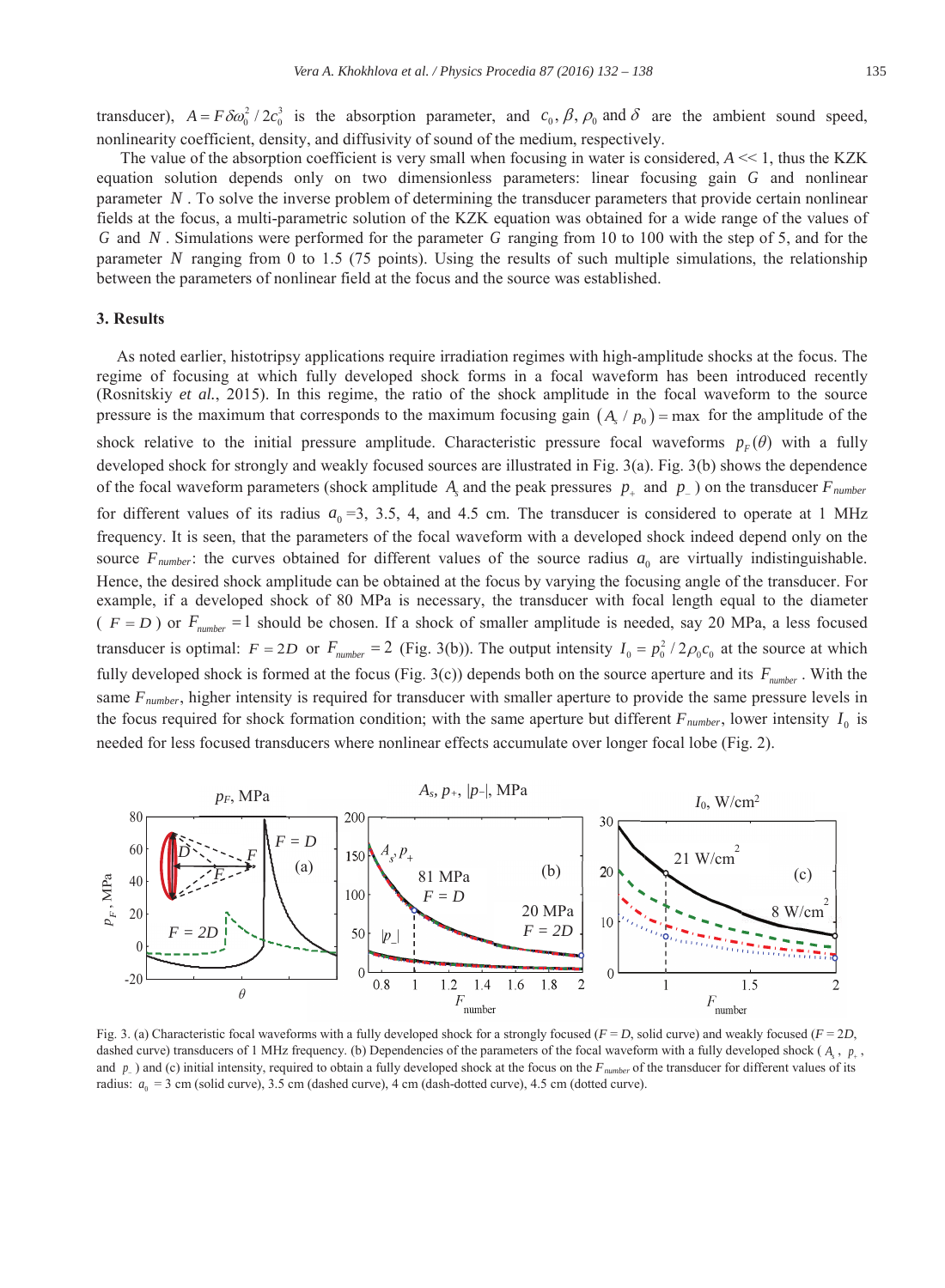The results, shown in Fig. 3, were used to design a multi-element HIFU array for boiling histotripsy applications (Khokhlova V. et al., 2015). Some parameters of the array were predefined from the earlier studies. The array consisted of 256 elements that corresponded to the number of channels in the ultrasound (US) power supply; the frequency of 1.5 MHz frequency was determined from multi-frequency BH experiments (Khokhlova T. et al., 2015), a central opening of 40 mm was included to fit an ultrasound imaging probe, and a compact spiral layout of uniformly-sized elements was chosen for maximizing the power output of the array (Gavrilov et al., 2015) (Fig. 4(a)). The goal of this study was to determine the diameter of each array element and the focusing angle of the array so that a developed shock of 90-100 MPa is formed at the focus in water at the intensity of  $I_0$  <3.75 W/cm<sup>2</sup> at the array elements. The last requirement can be explained by technical limitations for the maximum intensity at the array elements  $(30 \text{ W/cm}^2)$  when focusing in tissue assuming a 9 dB increase for the source output to compensate for absorption losses in tissue (Bessonova *et al.*, 2010).

Although the results shown in Fig. 3 were obtained for the model of a single element spherical source, they can be successfully used to describe the nonlinear field at the focus of a multi-element array. Indeed, the array can be replaced by an equivalent single element spherical source by varying the radius and the focal length of such a source to match the axial distributions of the linear pressure field of the equivalent source and the array. The hypothesis is that if a good match of the axial fields in the focal region is achieved resulting in the same accumulation of nonlinear effects, the equivalent spherical source will generate the same nonlinear focal field at the focus as the multi-element array.

The procedure of designing the array therefore consisted of several steps. First, the curves for the shock amplitude dependence on the *Fnumber* of the transducer (Fig. 3(b)) were analyzed. The results showed that in order to obtain the developed shock of 90-100 MPa at the focus, the equivalent spherical source with  $F_{number} = 0.9$  is needed. Then, it was found, by calculating parameters of the equivalent source for different arrays with spiral elements distribution, that the *Fnumber* of the array is on the average about 8% less than the one of the spherical source. Thus, the  $F_{number}$  of the array was chosen as  $F_{number} = 0.83$ .

The next step was the choice of the array element diameter. Smaller element size can provide better focus steering capabilities of the array (Ilyin *et al.*, 2015). However, small elements require unattainably high element intensities to produce a shock at the focus (Fig. 3(c)). The diameter of the array elements was increased to reach the value at which the initial intensity  $I_0$  is less than 3.75 W/cm<sup>2</sup>. Three representative cases of the element diameters considered here are shown in Fig. 4: 6 mm, 6.5 mm, and 7 mm. The equivalent source was found for each array, and the initial intensity at the elements, necessary to provide fully developed shock at the focus, was calculated (Fig, 4(b-d)). It is seen, that the case of 7 mm diameter of the element corresponds to initial intensity of 3.4 W/cm<sup>2</sup>, that is less, than the technical limitation value ( $I_0$ <3.75 W/cm<sup>2</sup>).



Fig. 4. (a) A sketch and general parameters of the considered array. An example of determination of the array element diameter is given for the cases of 6 mm (b), 6.5 mm (c), and 7 mm (d) sized elements. The linear axial fields of the arrays,  $p_A / p_0$ , calculated analytically using the Rayleigh integral (solid curves), and the fields of the equivalent spherical sources (dashed curves) are shown. Initial intensities at the array elements, necessary to obtain a fully developed shock at the focus are listed at the bottom of the figure.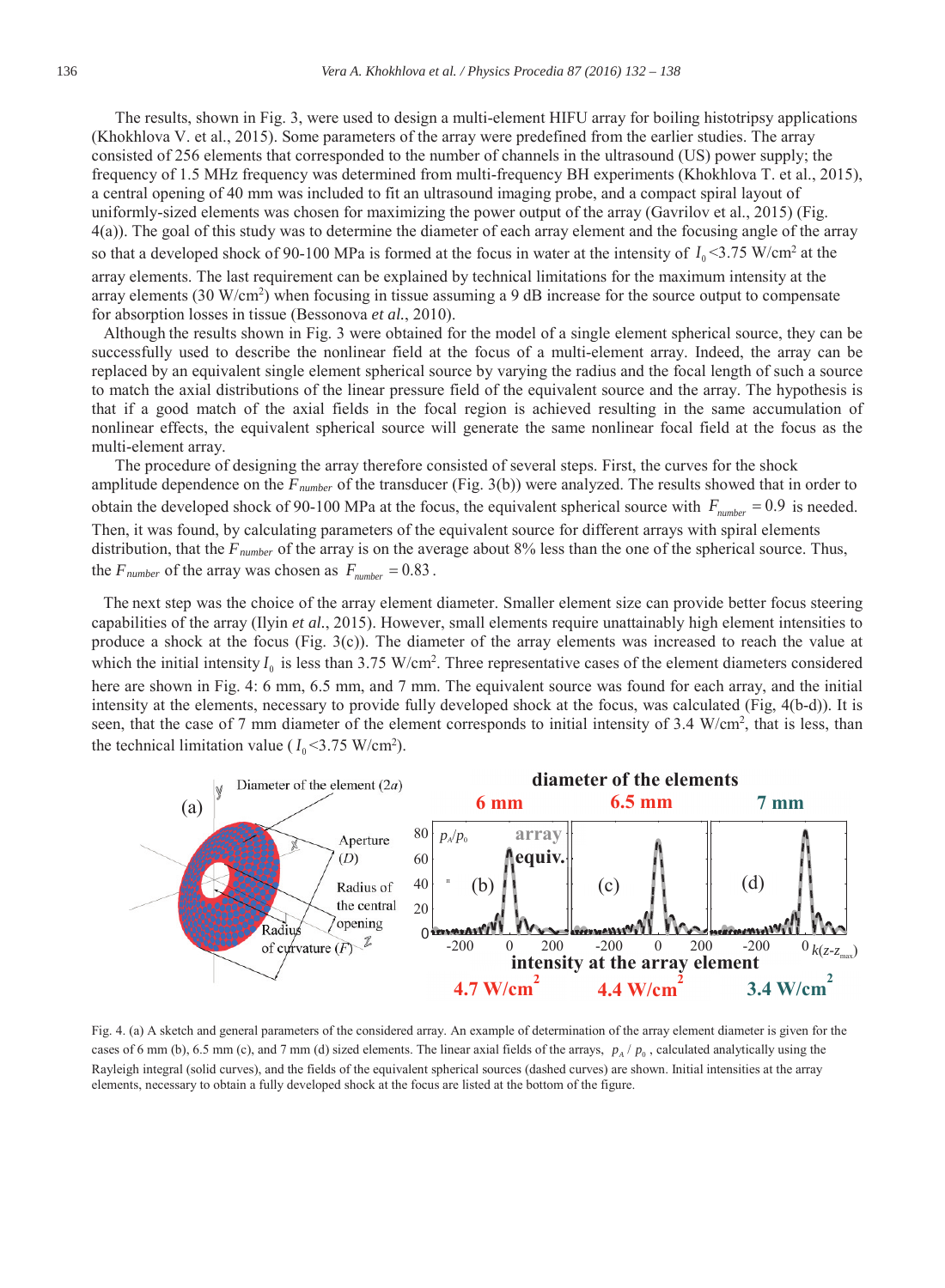The last step of the array design was evaluating its dynamic focusing capabilities whether they are acceptable for creating volumetric boiling histotripsy lesions in tissue. To perform such evaluation, an open source software package "T-Array" (Fig. 5), developed at Moscow State University was employed (www.limu.msu.ru). The software performs multiple calculations of the array field with different locations of the focus using electronic steering. Two diffraction effects influence the spatial structure of the ultrasound field with electronic steering of the focus. Secondary grating lobes form and focal intensity decreases when the array focus is shifted away from the center of the geometrical curvature of the array. Evaluation of these effects showed that the spatial area of safe (grating lobes are less than 10% of the focal intensity) and efficient (focal intensity decreases is less than 50% of its maximum reachable value) focus steering was determined:  $\pm 19$  mm along the array axis and  $\pm 9$  mm transverse, which is acceptable to create volumetric lesions.



Fig. 5. (a) T-Array software package for fast field simulations and evaluation of the field quality when steering the focus of multi-element arrays. (b) A window of the program for setting parameters of the array, position of the focus, spatial window for simulations, and grid steps for calculating the field with a 3D visualization of the array and calculation area. (c) Windows of the program showing field simulation results.

A photo of the array transducer that has been manufactured (Imasonic, Voray Sur L'ognon, France) based on the proposed design is shown in Fig. 6. The final parameters of the array are: 1.5 MHz frequency, 144 mm aperture, 120 mm focal length ( $F_{number} = 0.83$ ), 256 elements of 7 mm diameter positioned with 0.5 mm gaps in 16-arm spiral configuration, and 40 mm central opening for a P4-2 ultrasound imaging probe.



Fig. 6. Photo of the 256-element array transducer designed using the proposed method to generate shocks of 90 – 100 MPa at the focus. The final parameters of the array are: 1.5 MHz frequency, 144 mm aperture, 120 mm focal length ( $F_{number} = 0.83$ ), 256 elements of 7 mm diameter positioned with 0.5 mm gaps in 16-arm spiral configuration, and 40 mm central opening for a P4-2 ultrasound imaging probe.

### **4. Discussion and Conclusion**

In this study, an inverse problem of determining transducer parameters to provide the desired shock amplitude at the focus was solved. It was shown, that the focusing angle of the source is the main parameter that determines pressure levels in the focal waveform with fully developed shock. A multi-element HIFU array for boiling histotripsy applications was designed using the proposed method. The focusing angle of the array and the diameter of its elements were determined to satisfy technical limitations on the intensity level at the array elements as well as the required shock amplitudes at the focus. The T-Array software package developed to analyze steering capabilities